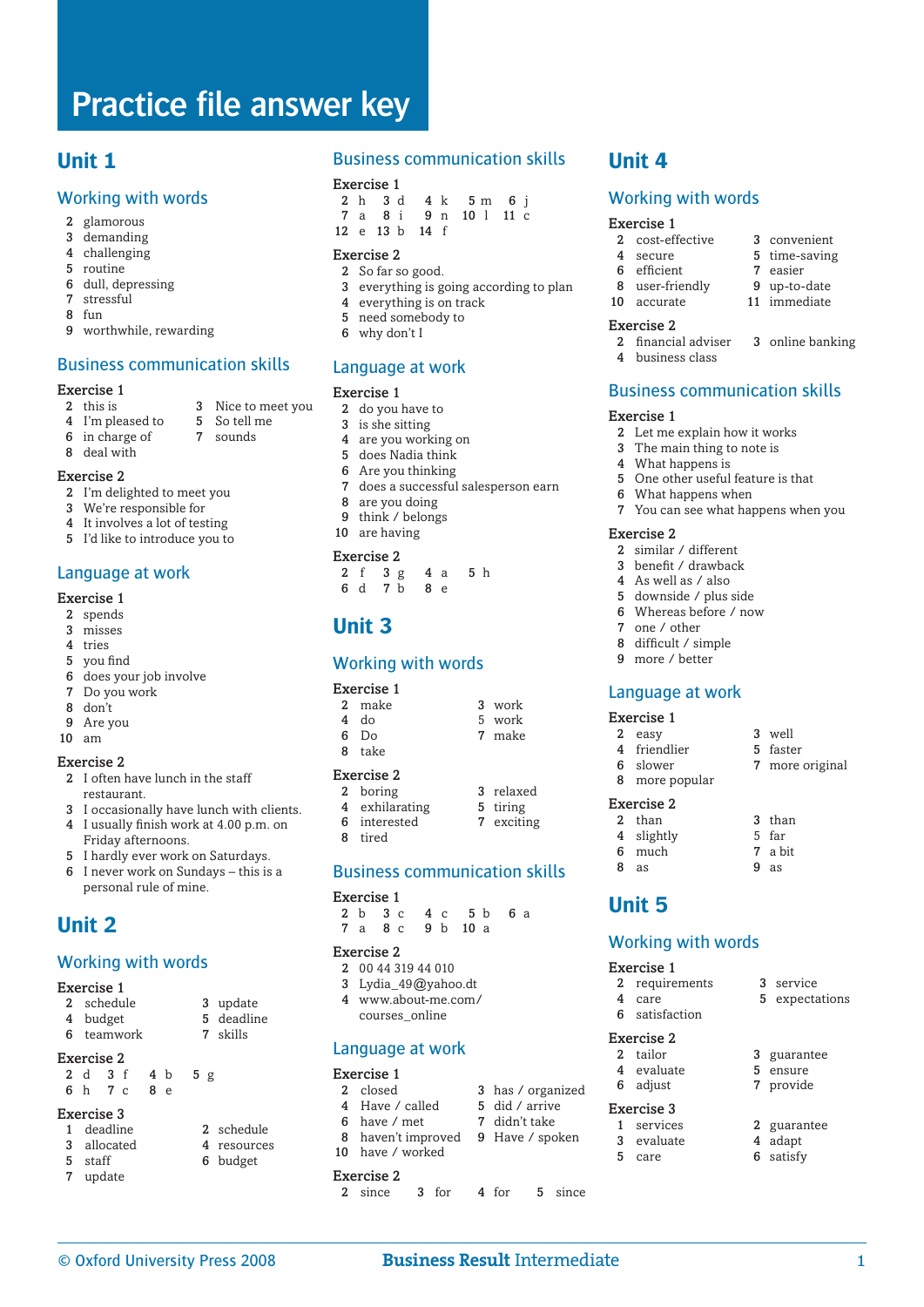#### Business communication skills

#### Exercise 1

|            | 2 arrange<br>5 How |   | 3 make<br>6 suit |  | 4 good<br>7 'd prefer |  |  |
|------------|--------------------|---|------------------|--|-----------------------|--|--|
| Exercise 2 |                    |   |                  |  |                       |  |  |
|            | 2.5m               |   | 3 with           |  | 4 for                 |  |  |
|            | 5 for              | 6 | $\alpha$         |  | 7 hack                |  |  |
|            | 8 forward          |   |                  |  |                       |  |  |

#### Exercise 3

|  | 1 c 2 a 3 f 4 d |  |
|--|-----------------|--|
|  | 5 e 6 h 7 b 8 g |  |

### Language at work

#### Exercise 1

- 2 gets in
- 3 is meeting
- 4 is bringing
- 5 are we all having lunch
- 6 are showing
- 7 are we doing
- 8 are having
- 9 does your flight leave 10 leaves

#### Exercise 2

- 2 Our team is going out to celebrate Torsten's birthday.
- 3 We're meeting in reception at 5.30 p.m.
- 4 Then we're having a meal in that new Greek restaurant.
- 5 The last train leaves at midnight.

# **Unit 6**

#### Working with words

#### Exercise 1

- 2 exhibition 3 excursion
- 4 entertainment 5 sightseeing<br>6 specialities 7 venue
- 6 specialities
- European city = Alicante

#### Exercise 2

- 2 check in 3 freshen up
- 4 show you around 5 eat out 6 go out 7 pick you up
- 8 meet up with

### Business communication skills Exercise 1

- 2 It's nice to finally meet you
- 3 Likewise
- 4 how was your journey
- 5 did you have any trouble
- 6 let me take your bag
- 7 can I get you a drink
- 8 sounds great
- 9 let me run through 10 get the chance

#### Exercise 2

| $2$ to               | 3 to             | 4 with |
|----------------------|------------------|--------|
| 5 opportunity 6 over |                  | 7 over |
| 8 own                | 9 remind 10 wish |        |

#### Language at work

#### Exercise 1

- 2 need to  $\ell$  have to bring your laptop we have one you can use
- 3 allowed to smoke in this area
- 4 mustn't take these documents out of the building
- 5 supposed to talk in the library

#### Exercise 2

- 2 be polite and helpful to customers wear an ID badge at all times
- 3 leave bicycles at the back of the shop enter the shop through the main entrance 4 smoke in the warehouse
- wear jeans

## **Unit 7**

#### Working with words

#### Exercise 1

- 2 for 3 from 4 against 5 against 6 for
	-

#### Exercise 2

- 2 identity theft 3 unauthorized access
- 4 PIN number
- 5 X-ray machine
- 6 security breach
- 7 CCTV
- 8 antivirus software

#### Business communication skills

#### Exercise 1

- 2 As it stands, the situation is
- 3 This is because of the fact that
- 4 As a result
- 5 I'd like to update you
- 6 By entering
- 7 We expect

#### Exercise 2

- 2 I don't quite understand how it works.
- 3 Can you tell us more about it?
- 4 What do you mean by 'security breach'? 5 If I understand you correctly, this will cost a lot.
- 6 I'm not sure I follow you.

#### Language at work

#### Exercise 1

- 2 has been ringing
- 3 haven't / switched
- 4 have been looking
- 5 have just called 6 have sent
- 7 Have / had
- 8 have been talking

#### Exercise 2

 $2 \times$ 

© Oxford University Press 2008 **Business Result** Intermediate

- 3 In order to
- 4 so that
- 5 Therefore

# **Unit 8**

#### Working with words

#### Exercise 1

2 c 3 g 4 f 5 h 6 j<br>7 b 8 d 9 e 10 a 9 e 10 a

Business communication skills

2 What's the timescale on this

#### Exercise 2

Exercise 1

Exercise 2 2 hope to have 3 in the short term 4 in the long term 5 How long will it take to

6 expect 7 by the end of

Exercise 1

 $6$  'll / will Exercise 2

**Unit 9**

Exercise 1

Exercise 2

3 distributors

11 raw (materials)

8 going to tell everyone<br>9 this leave us this leave us 10 over the next 11 chances are

Language at work

2 'm / am going to  $3$  'll / will<br>4 'll / will  $5$  'm / am

2 c 3 c 4 a 5 b 6 a

1 manufacturer 2 supplier<br>3 distributors 4 inventory

7 logisitcs 8 client<br>9 warehouse 10 comp 9 warehouse 10 component<br>11 raw (materials) 11 retailer

2 stock up on 3 out of 4 track of 5 running low

5 streamline 6 (supply) chain

Working with words

 $5$  'm / am going to

 $\overline{2}$ 

3 we plan to 4 in the long run

2 take responsibility

6 common ground 7 form alliances<br>8 ioint venture ioint venture 9 mutual benefit 10 shared goal

- 3 team player
- 4 work closely 5 complementary skills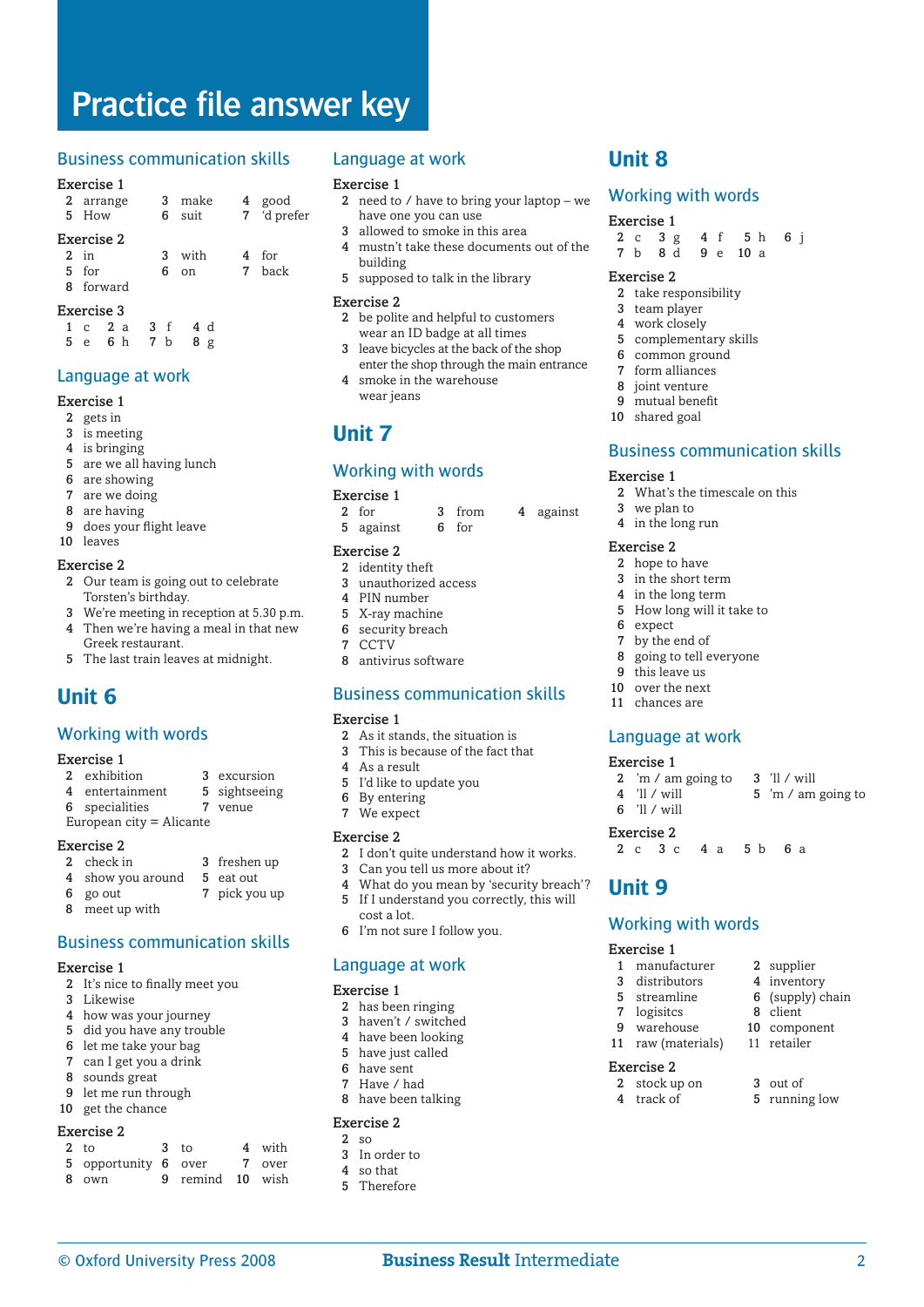#### Business communication skills

#### Exercise 1

- 2 Can I take your account details
- 3 look into it
- 4 according to my information
- 5 what has happened to it
- 6 you check it out for me
- 7 get back to you within the hour

#### Exercise 2

- 2 it was dispatched on
- 3 something must have gone wrong
- 4 check it out
- 5 asap
- 6 as quick as we can
- 7 charge it to

#### Language at work

#### Exercise 1

- 2 would deal with it straight away
- 3 had happened to it
- 4 was off sick
- 5 would look into it
- 6 if she was better
- 7 hadn't been off sick
- 8 had said
- 9 me he had sent the order

#### Exercise 2

- 2 Bella asked Alan if he wanted anything from the canteen.
- 3 Nabila wants to know what the time of the next flight to Boston is.
- 4 Richard asked Sally if / whether she wanted to borrow *The Economist*.
- 5 Keith says he's tired of dealing with unreliable suppliers.
- 6 Jackie told me that if I couldn't go to the meeting, she would go instead.

# **Unit 10**

#### Working with words

#### Exercise 1

- 2 badly equipped 3 state-of-the-art
- 4 spacious 5 well maintained
- 6 well equipped 7 run down
- 8 old-fashioned
- Exercise 2
- 2 quite 3 really
- 4 quite 5 fairly
- 6 pretty 7 extremely
- 8 very

## Business communication skills

#### Exercise 1

- 2 change the colour
- 3 asking them to make a better offer
- 4 difficult to convince them about our proposals
- 5 we provide some chairs
- 6 having music in the factory
- 7 not come (if you don't mind)
- 8 we look at this again tomorrow morning

#### Exercise 2

- 2 good idea 3 would work
- 4 on top 5 in addition
- 6 Besides

#### Language at work

#### Exercise 1

- 2  $\checkmark$  3  $\checkmark$ <br>4 X little few 5 X
- $6 \checkmark$  7 X any some
- 8  $X$  fewer less 9  $\checkmark$  $10 \frac{J}{I}$

#### Exercise 2

- 2 few 3 many / any 4 some / a lot 5 much 4 some  $/$  a lot
- 6 lot 7 many / any 8 any 9 lot of / few

# **Unit 11**

#### Working with words

#### Exercise 1

| 2 brainstorming | 3 put forward |
|-----------------|---------------|
| 4 majority      | 5 backing     |
| 6 carry out     |               |

 $5 \times$  many much

#### Exercise 2

2 a 3 g 4 e 5 h 6 c 7 d 8 b

#### Exercise 3

- 2 consensus 3 options 4 evaluate 5 confrontation
- 6 compromise

#### Business communication skills

#### Exercise 1

| 2 agree | 3 face                | 4 point      |
|---------|-----------------------|--------------|
| 5 thing | 6 As                  | 7 Absolutely |
| 8 Come  | 9 correctly 10 agreed |              |

#### Exercise 2

- 2 not quiet sure not quite sure
- 3 Ham hearing what you say I hear what
- you are saying
- 4 enough fair fair enough 5 As far I'm concerned As far as I'm
- concerned
- 6 fine to me fine with me

#### Language at work

#### Exercise 1

- 2 have / will end 3 work / you will be
- 
- 4  $\,$  knew / would be  $\,$  5  $\,$  had / would they had / would they be
- 6 improves / will have to
- 7 would you feel / asked you
- 8 would do / went
- 9 could / would you do
- 10 arrive / will be able to

# Exercise 2<br>2 could

3 I Inless / I'll have 4 Unless / will look 5 will have to / if

© Oxford University Press 2008 **Business Result** Intermediate

**Unit 12**

Exercise 1

Exercise 2

7 free Exercise 3

Exercise 1

Exercise 2

8 best

**Unit 13**

Exercise 1

Exercise 1  $2$  won't

> do you mean by keeps on sounds as though Have you tried advise you to

9 if I were you

8 should solve the problem

6 damaged Exercise 2

Working with words

Language at work

3 the more the most 4 we ever we have ever 5 boredest most bored 6 a second the second 7 vou ever you have ever 8 the most busiest the busiest

#### Working with words

| Exercise 1 |            |             |     |     |     |                 |
|------------|------------|-------------|-----|-----|-----|-----------------|
|            | 2a3a       |             |     | 4 a | 5 b |                 |
|            | 6 c 7 c    |             | 8 h |     | 9a  |                 |
|            | Exercise 2 |             |     |     |     |                 |
|            |            | 2 prototype |     |     |     | 3 concept       |
|            | 4 reliable |             |     |     |     | 5 simple        |
| 6          |            | innovative  |     |     |     | 7 revolutionary |

#### Business communication skills

2 about 3 by 4 at 5 at 6 for 7 about<br>8 to 9 on 10 with

1 Good 2 here 3 start / begin<br>4 First 5 Then 6 finally

2 d 3 k 4 a 5 e 6 g 7 b 8 l 9 i 10 f 11 c 12 j

2 **Hink quickest I think the quickest** 

2 worst 3 fewest 4 flexible 5 second 6 has 7 fewest

2 failure 3 faulty<br>4 breakdowns 5 unreliable 4 breakdowns 5 unreliable<br>6 damaged 7 defective

2 c 3 c 4 a 5 c 6 b 7 a

Business communication skills

10 with

6 finally